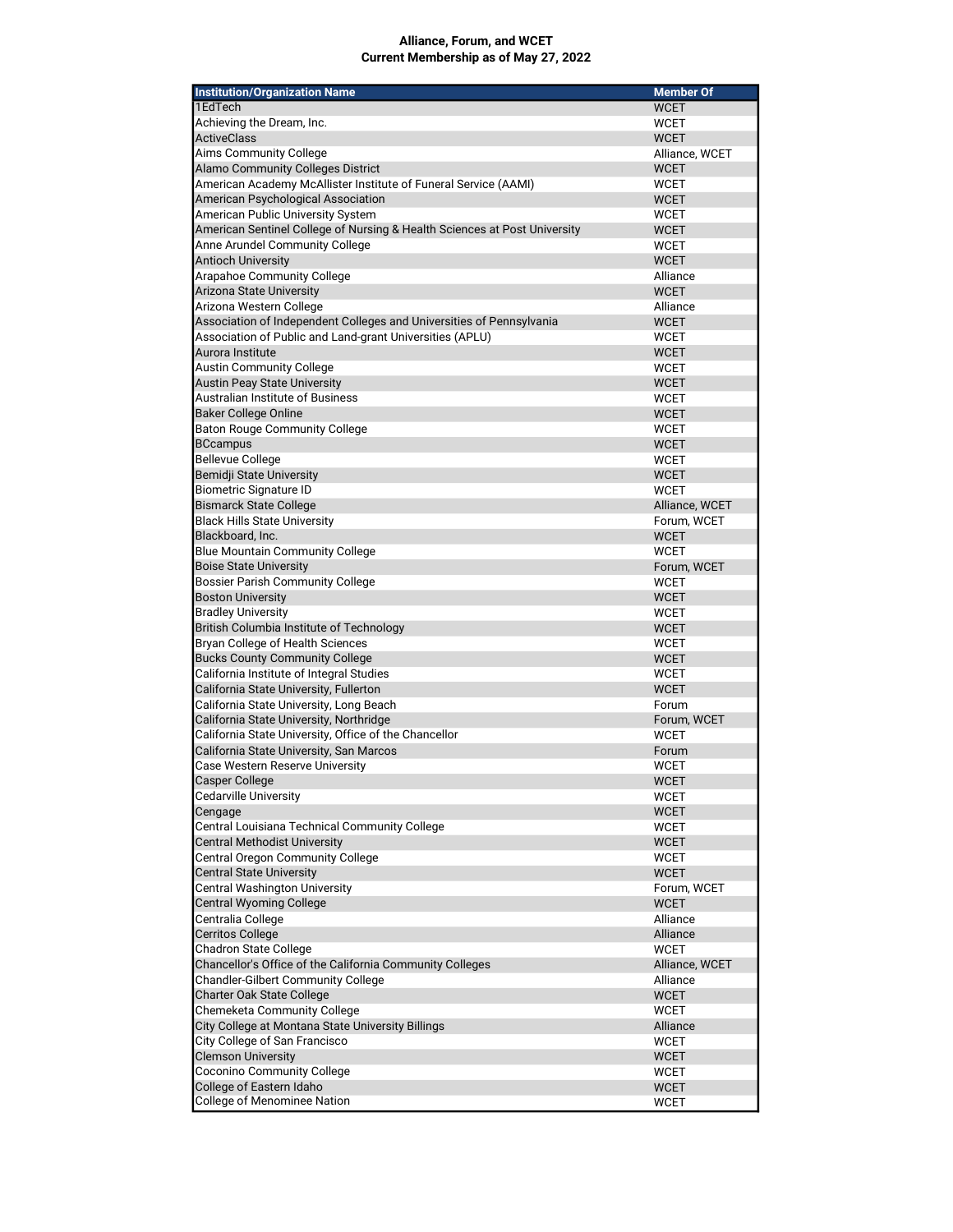| <b>Institution/Organization Name</b>                                     | <b>Member Of</b>                 |
|--------------------------------------------------------------------------|----------------------------------|
| College of Southern Idaho                                                | Alliance                         |
| College of Southern Nevada                                               | <b>WCET</b>                      |
| College of William & Mary                                                | <b>WCET</b>                      |
| Colorado Community College System                                        | Alliance, WCET                   |
| Colorado Mountain College                                                | <b>WCET</b>                      |
| Colorado Northwestern Community College                                  | Alliance                         |
| <b>Colorado School of Mines</b>                                          | <b>WCET</b>                      |
| Colorado State University                                                | Forum, WCET                      |
| Colorado State University, Pueblo                                        | Forum                            |
| <b>Colorado Technical University</b><br><b>Columbus State University</b> | <b>WCET</b><br><b>WCET</b>       |
| <b>Community College of Aurora</b>                                       |                                  |
| Community College of Denver                                              | Alliance, WCET<br>Alliance, WCET |
| Community Colleges of Spokane                                            | <b>WCET</b>                      |
| <b>Connecticut State Colleges and Universities</b>                       | <b>WCET</b>                      |
| Contact North   Contact Nord                                             | <b>WCET</b>                      |
| <b>Cooley LLP</b>                                                        | <b>WCET</b>                      |
| Coursera                                                                 | <b>WCET</b>                      |
| Coursetune, Inc.                                                         | <b>WCET</b>                      |
| <b>Creative Commons</b>                                                  | <b>WCET</b>                      |
| <b>Creighton University</b>                                              | <b>WCET</b>                      |
| Cuyahoga Community College                                               | <b>WCET</b>                      |
| D <sub>2</sub> L                                                         | <b>WCET</b>                      |
| Dakota College at Bottineau                                              | Alliance                         |
| Dakota State University                                                  | <b>WCET</b>                      |
| Dallas College                                                           | <b>WCET</b>                      |
| <b>Dallas Theological Seminary</b>                                       | <b>WCET</b>                      |
| Dawson Community College                                                 | Alliance                         |
| <b>Delaware Valley College</b>                                           | <b>WCET</b>                      |
| Delgado Community College                                                | <b>WCET</b>                      |
| <b>Dickinson State University</b>                                        | <b>WCET</b>                      |
| Digital Higher Education Consortium of Texas                             | <b>WCET</b>                      |
| Distance Education Accrediting Commission (DEAC)                         | <b>WCET</b>                      |
| Dixie State University                                                   | Forum                            |
| <b>East Carolina University</b>                                          | <b>WCET</b>                      |
| Eastern Arizona College                                                  | Alliance                         |
| Eastern New Mexico University (Portales)                                 | Forum, WCET                      |
| Eastern Oregon University                                                | Forum, WCET                      |
| Eastern Washington University                                            | Forum, WCET                      |
| <b>Eastern Wyoming College</b><br><b>EDUCAUSE</b>                        | Alliance, WCET                   |
| <b>EDUKAN</b>                                                            | <b>WCET</b>                      |
| e-Literate                                                               | <b>WCET</b><br><b>WCET</b>       |
| Elizabethtown College                                                    | <b>WCET</b>                      |
| Embry-Riddle Aeronautical University                                     | <b>WCET</b>                      |
| <b>Emporia State University</b>                                          | <b>WCET</b>                      |
| Estrella Mountain Community College                                      | Alliance                         |
| Evergreen State College                                                  | Forum                            |
| <b>Excelsior College</b>                                                 | <b>WCET</b>                      |
| Fairleigh Dickinson University                                           | <b>WCET</b>                      |
| <b>Fisk University</b>                                                   | <b>WCET</b>                      |
| <b>Flathead Valley Community College</b>                                 | Alliance                         |
| <b>Fletcher Technical Community College</b>                              | <b>WCET</b>                      |
| <b>Florida State University</b>                                          | <b>WCET</b>                      |
| <b>Florida Virtual Campus</b>                                            | <b>WCET</b>                      |
| Foothill-De Anza Community College District                              | <b>WCET</b>                      |
| Fort Lewis College                                                       | <b>WCET</b>                      |
| <b>Franklin University</b>                                               | <b>WCET</b>                      |
| <b>Friends University</b>                                                | <b>WCET</b>                      |
| Front Range Community College                                            | Alliance                         |
| <b>Gallaudet University</b>                                              | <b>WCET</b>                      |
| <b>GateWay Community College</b>                                         | Alliance                         |
| <b>George Mason University</b>                                           | <b>WCET</b>                      |
| Georgetown University                                                    | <b>WCET</b>                      |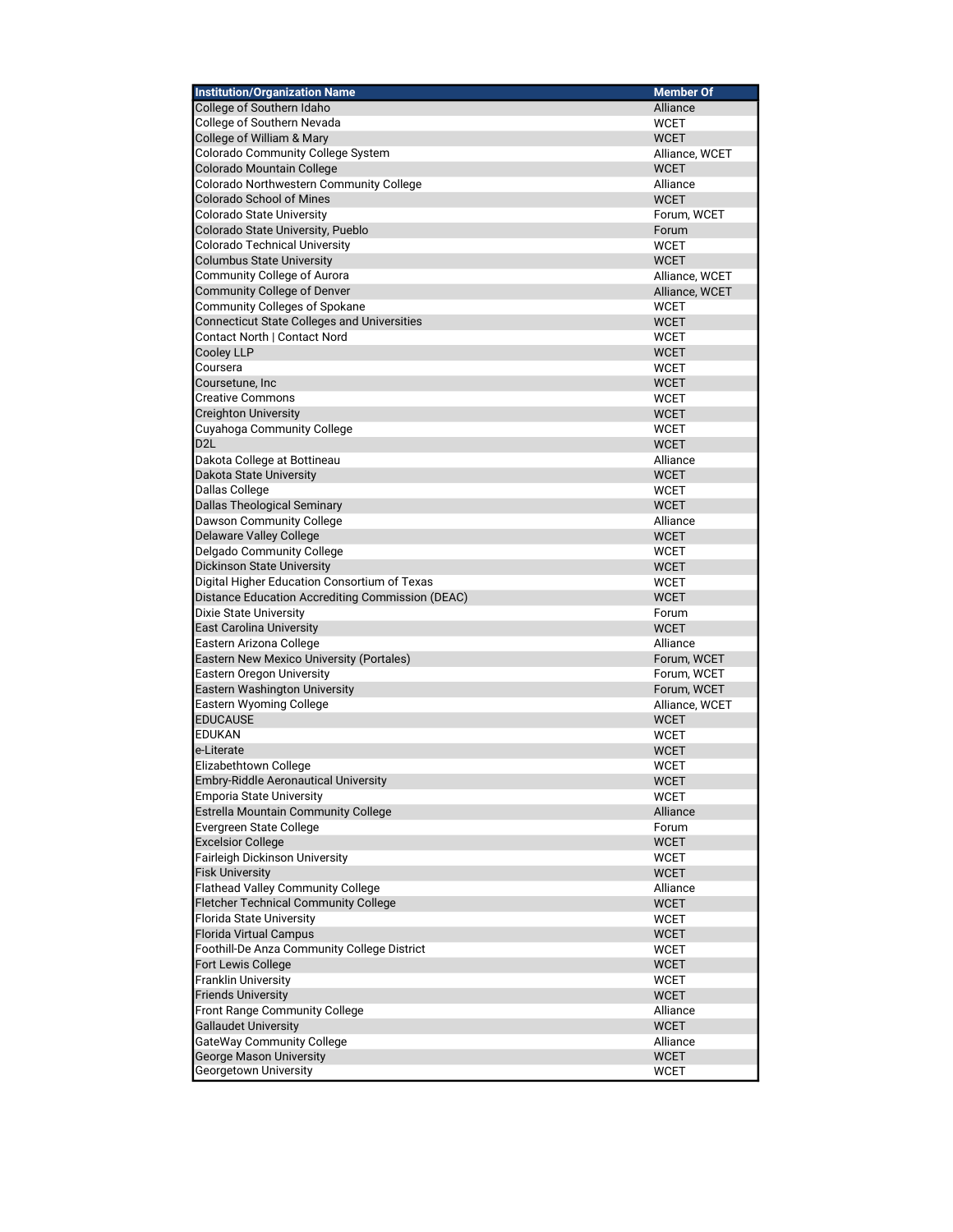| <b>Institution/Organization Name</b>                                | <b>Member Of</b> |
|---------------------------------------------------------------------|------------------|
| Georgia Institute of Technology                                     | <b>WCET</b>      |
| Georgia Southern University                                         | <b>WCET</b>      |
| Georgia State University                                            | <b>WCET</b>      |
| Glendale Community College (Arizona)                                | Alliance         |
| Golden Gate University                                              | <b>WCET</b>      |
| <b>Grambling State University</b>                                   | <b>WCET</b>      |
| <b>Grand Canyon University</b>                                      | <b>WCET</b>      |
| Granite State College                                               | <b>WCET</b>      |
| Great Basin College                                                 | Alliance, WCET   |
| Great Falls College, Montana State University                       | Alliance         |
| Hardin-Simmons University                                           | <b>WCET</b>      |
| Helena College The University of Montana                            | Alliance         |
| <b>Higher Learning Commission</b>                                   | <b>WCET</b>      |
| Highlands College of Montana Tech                                   | Alliance         |
| <b>Hiram College</b>                                                | <b>WCET</b>      |
| Honorlock                                                           | <b>WCET</b>      |
| Idaho State University                                              | Forum, WCET      |
| iDesign                                                             | <b>WCET</b>      |
| Indian River State College                                          | <b>WCET</b>      |
| Indiana State University                                            | <b>WCET</b>      |
| Indiana University                                                  | WCET             |
| Innovative Educators                                                | <b>WCET</b>      |
| Inter American University of Puerto Rico                            | <b>WCET</b>      |
| Iowa Community College Online Consortium (ICCOC)                    | <b>WCET</b>      |
| Ivy Tech Community College                                          | <b>WCET</b>      |
| J Sargeant Reynolds Community College                               | <b>WCET</b>      |
| Jackson State University/JSUOnline                                  | <b>WCET</b>      |
| John N. Gardner Institute for Excellence in Undergraduate Education | <b>WCET</b>      |
| <b>Kansas State University</b>                                      | <b>WCET</b>      |
| Kent State University                                               | <b>WCET</b>      |
| Kentucky Council on Postsecondary Education                         | <b>WCET</b>      |
| La Sierra University                                                | <b>WCET</b>      |
| Lake Area Technical College                                         | Alliance         |
| Lake Region State College                                           | <b>WCET</b>      |
| Lake Washington Institute of Technology                             | Alliance         |
| Lakeshore Technical College                                         | <b>WCET</b>      |
| <b>Lamar Community College</b>                                      | <b>Alliance</b>  |
| Landmark College                                                    | <b>WCET</b>      |
| <b>Lane Community College</b>                                       | <b>WCET</b>      |
| Laramie County Community College                                    | Alliance, WCET   |
| LearningMate                                                        | <b>WCET</b>      |
| Lewis-Clark State College                                           | Forum, WCET      |
| <b>Liberty University</b>                                           | WCET             |
| <b>Lincoln University</b>                                           | <b>WCET</b>      |
| Little Priest Tribal College                                        | <b>WCET</b>      |
| Louisiana Board of Regents                                          | <b>WCET</b>      |
| Louisiana Community & Technical College System                      | WCET             |
| Louisiana Delta Community College                                   | WCET             |
| Louisiana State University and Agricultural & Mechanical College    | <b>WCET</b>      |
| Louisiana State University at Alexandria                            | WCET             |
| Louisiana State University at Eunice                                | WCET             |
| Louisiana State University Health Sciences Center                   | <b>WCET</b>      |
| Louisiana State University in Shreveport                            | WCET             |
| Louisiana Tech University                                           | <b>WCET</b>      |
| Loyola Marymount University                                         | <b>WCET</b>      |
| Lubbock Christian University                                        | <b>WCET</b>      |
| Lumina Foundation                                                   | WCET             |
| Maricopa Community Colleges                                         | Alliance         |
| <b>Marshall University</b>                                          | <b>WCET</b>      |
| MarylandOnline, Inc.                                                | WCET             |
| Massachusetts College Online                                        | WCET             |
| Mayville State University                                           | WCET             |
| <b>McDaniel College</b>                                             | <b>WCET</b>      |
| <b>McNeese State University</b>                                     | WCET             |
| <b>Mesa Community College</b>                                       | Alliance, WCET   |
| Metropolitan Community College                                      | WCET             |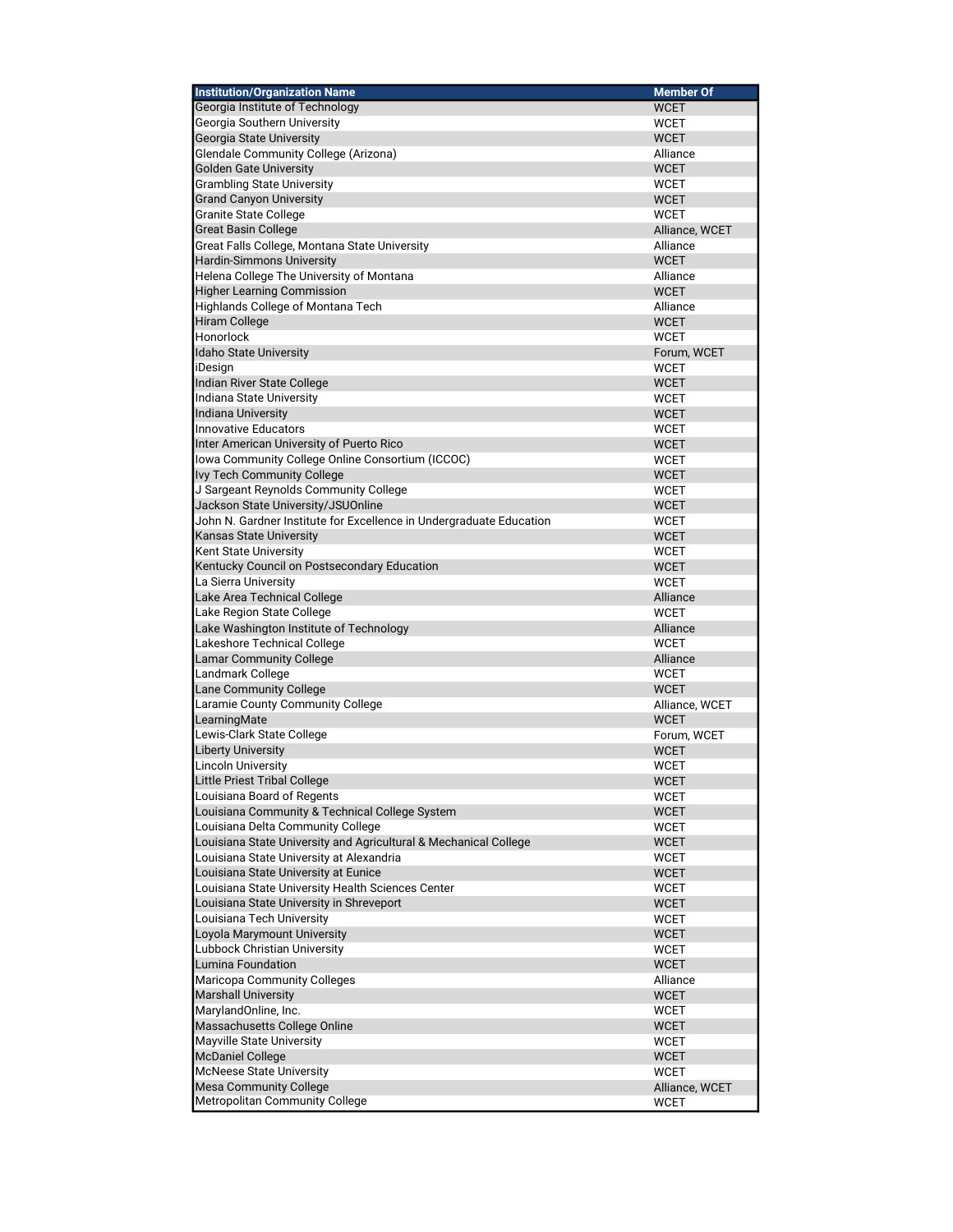| <b>WCET</b><br>Metropolitan State University of Denver<br>Forum<br>Miami University<br><b>WCET</b><br>Michigan State University<br><b>WCET</b><br>Midwestern Higher Education Compact (MHEC)<br><b>WCET</b><br>Midwestern State University<br><b>WCET</b><br>Miles Community College<br>Alliance<br>Minnesota Learning Commons<br><b>WCET</b><br><b>Minot State University</b><br>Forum<br>Mississippi Community College Board<br><b>WCET</b><br>Mississippi State University<br><b>WCET</b><br>Missoula College<br>Alliance<br>Missouri Southern State University<br><b>WCET</b><br>Missouri University of Science & Technology<br><b>WCET</b><br>Mitchell Technical College<br>Alliance<br>Montana State University - Billings<br>Forum, WCET<br>Montana State University - Bozeman<br>Forum, WCET<br>Montana State University-Northern<br>Alliance<br>Montana Technological University<br>Forum<br>Montana University System<br>Alliance, WCET<br>Morgan Community College<br>Alliance<br>Mount St. Mary's University, Los Angeles<br><b>WCET</b><br>National Center for Women & Information Technology (NCWIT)<br><b>WCET</b><br>National Laboratory for Education Transformation (NLET)<br><b>WCET</b><br>National University<br><b>WCET</b><br>Navajo Technical University<br><b>WCET</b><br>Nazarene Bible College<br><b>WCET</b><br>NC Community College System, Virtual Learning Community<br><b>WCET</b><br><b>NC-SARA</b><br><b>WCET</b><br>Nevada State College<br>Forum, WCET<br>Nevada System of Higher Education<br><b>WCET</b><br>New England Board of Higher Education (NEBHE)<br><b>WCET</b><br>New Mexico Highlands University<br>Forum<br>New Mexico Military Institute<br>Alliance<br><b>New Mexico State University</b><br>Forum, WCET<br>New Mexico State University at Alamogordo<br>Alliance<br><b>New York University</b><br><b>WCET</b><br>Nicholls State University<br><b>WCET</b><br>Nicolet College<br><b>WCET</b><br>Norfolk State University<br><b>WCET</b><br>North Carolina Independent Colleges and Universities<br><b>WCET</b><br>North Carolina State Education Assistance<br><b>WCET</b><br>North Dakota University System<br><b>WCET</b><br>North Idaho College<br>Alliance<br><b>WCFT</b><br>Northeastern Junior College<br>Alliance<br>Northern Arizona University<br><b>WCET</b><br>Northern Essex Community College<br><b>WCET</b><br>Northern Illinois University<br><b>WCET</b><br>Northern Marianas College<br><b>WCET</b><br>Northern New Mexico College<br>Forum<br>Northern State University<br>Forum, WCET<br>Northern Virginia Community College<br><b>WCET</b><br>Northshore Technical Community College<br><b>WCET</b><br>Northwest College<br><b>WCET</b><br>Northwest Louisiana Technical Community College<br><b>WCET</b><br>Northwest Vista College<br><b>WCET</b><br>Northwestern College<br><b>WCET</b><br>Northwestern Health Sciences University<br><b>WCET</b><br>Northwestern State University<br><b>WCET</b><br><b>NROC Project</b><br><b>WCET</b><br>Nunez Community College<br><b>WCET</b><br>Oakland University<br><b>WCET</b><br>Ocean County College<br><b>WCET</b><br>O'Donnell Learn<br><b>WCET</b> | <b>Institution/Organization Name</b> | <b>Member Of</b> |
|----------------------------------------------------------------------------------------------------------------------------------------------------------------------------------------------------------------------------------------------------------------------------------------------------------------------------------------------------------------------------------------------------------------------------------------------------------------------------------------------------------------------------------------------------------------------------------------------------------------------------------------------------------------------------------------------------------------------------------------------------------------------------------------------------------------------------------------------------------------------------------------------------------------------------------------------------------------------------------------------------------------------------------------------------------------------------------------------------------------------------------------------------------------------------------------------------------------------------------------------------------------------------------------------------------------------------------------------------------------------------------------------------------------------------------------------------------------------------------------------------------------------------------------------------------------------------------------------------------------------------------------------------------------------------------------------------------------------------------------------------------------------------------------------------------------------------------------------------------------------------------------------------------------------------------------------------------------------------------------------------------------------------------------------------------------------------------------------------------------------------------------------------------------------------------------------------------------------------------------------------------------------------------------------------------------------------------------------------------------------------------------------------------------------------------------------------------------------------------------------------------------------------------------------------------------------------------------------------------------------------------------------------------------------------------------------------------------------------------------------------------------------------------------------------------------------------------------------------------------------------------------------------------------------------------------------------------------------------------------------------------------------------------------------------------------------------------------------------------------------------------------------------------------------------|--------------------------------------|------------------|
|                                                                                                                                                                                                                                                                                                                                                                                                                                                                                                                                                                                                                                                                                                                                                                                                                                                                                                                                                                                                                                                                                                                                                                                                                                                                                                                                                                                                                                                                                                                                                                                                                                                                                                                                                                                                                                                                                                                                                                                                                                                                                                                                                                                                                                                                                                                                                                                                                                                                                                                                                                                                                                                                                                                                                                                                                                                                                                                                                                                                                                                                                                                                                                            | Metropolitan State University        |                  |
|                                                                                                                                                                                                                                                                                                                                                                                                                                                                                                                                                                                                                                                                                                                                                                                                                                                                                                                                                                                                                                                                                                                                                                                                                                                                                                                                                                                                                                                                                                                                                                                                                                                                                                                                                                                                                                                                                                                                                                                                                                                                                                                                                                                                                                                                                                                                                                                                                                                                                                                                                                                                                                                                                                                                                                                                                                                                                                                                                                                                                                                                                                                                                                            |                                      |                  |
|                                                                                                                                                                                                                                                                                                                                                                                                                                                                                                                                                                                                                                                                                                                                                                                                                                                                                                                                                                                                                                                                                                                                                                                                                                                                                                                                                                                                                                                                                                                                                                                                                                                                                                                                                                                                                                                                                                                                                                                                                                                                                                                                                                                                                                                                                                                                                                                                                                                                                                                                                                                                                                                                                                                                                                                                                                                                                                                                                                                                                                                                                                                                                                            |                                      |                  |
|                                                                                                                                                                                                                                                                                                                                                                                                                                                                                                                                                                                                                                                                                                                                                                                                                                                                                                                                                                                                                                                                                                                                                                                                                                                                                                                                                                                                                                                                                                                                                                                                                                                                                                                                                                                                                                                                                                                                                                                                                                                                                                                                                                                                                                                                                                                                                                                                                                                                                                                                                                                                                                                                                                                                                                                                                                                                                                                                                                                                                                                                                                                                                                            |                                      |                  |
|                                                                                                                                                                                                                                                                                                                                                                                                                                                                                                                                                                                                                                                                                                                                                                                                                                                                                                                                                                                                                                                                                                                                                                                                                                                                                                                                                                                                                                                                                                                                                                                                                                                                                                                                                                                                                                                                                                                                                                                                                                                                                                                                                                                                                                                                                                                                                                                                                                                                                                                                                                                                                                                                                                                                                                                                                                                                                                                                                                                                                                                                                                                                                                            |                                      |                  |
|                                                                                                                                                                                                                                                                                                                                                                                                                                                                                                                                                                                                                                                                                                                                                                                                                                                                                                                                                                                                                                                                                                                                                                                                                                                                                                                                                                                                                                                                                                                                                                                                                                                                                                                                                                                                                                                                                                                                                                                                                                                                                                                                                                                                                                                                                                                                                                                                                                                                                                                                                                                                                                                                                                                                                                                                                                                                                                                                                                                                                                                                                                                                                                            |                                      |                  |
|                                                                                                                                                                                                                                                                                                                                                                                                                                                                                                                                                                                                                                                                                                                                                                                                                                                                                                                                                                                                                                                                                                                                                                                                                                                                                                                                                                                                                                                                                                                                                                                                                                                                                                                                                                                                                                                                                                                                                                                                                                                                                                                                                                                                                                                                                                                                                                                                                                                                                                                                                                                                                                                                                                                                                                                                                                                                                                                                                                                                                                                                                                                                                                            |                                      |                  |
|                                                                                                                                                                                                                                                                                                                                                                                                                                                                                                                                                                                                                                                                                                                                                                                                                                                                                                                                                                                                                                                                                                                                                                                                                                                                                                                                                                                                                                                                                                                                                                                                                                                                                                                                                                                                                                                                                                                                                                                                                                                                                                                                                                                                                                                                                                                                                                                                                                                                                                                                                                                                                                                                                                                                                                                                                                                                                                                                                                                                                                                                                                                                                                            |                                      |                  |
|                                                                                                                                                                                                                                                                                                                                                                                                                                                                                                                                                                                                                                                                                                                                                                                                                                                                                                                                                                                                                                                                                                                                                                                                                                                                                                                                                                                                                                                                                                                                                                                                                                                                                                                                                                                                                                                                                                                                                                                                                                                                                                                                                                                                                                                                                                                                                                                                                                                                                                                                                                                                                                                                                                                                                                                                                                                                                                                                                                                                                                                                                                                                                                            |                                      |                  |
|                                                                                                                                                                                                                                                                                                                                                                                                                                                                                                                                                                                                                                                                                                                                                                                                                                                                                                                                                                                                                                                                                                                                                                                                                                                                                                                                                                                                                                                                                                                                                                                                                                                                                                                                                                                                                                                                                                                                                                                                                                                                                                                                                                                                                                                                                                                                                                                                                                                                                                                                                                                                                                                                                                                                                                                                                                                                                                                                                                                                                                                                                                                                                                            |                                      |                  |
|                                                                                                                                                                                                                                                                                                                                                                                                                                                                                                                                                                                                                                                                                                                                                                                                                                                                                                                                                                                                                                                                                                                                                                                                                                                                                                                                                                                                                                                                                                                                                                                                                                                                                                                                                                                                                                                                                                                                                                                                                                                                                                                                                                                                                                                                                                                                                                                                                                                                                                                                                                                                                                                                                                                                                                                                                                                                                                                                                                                                                                                                                                                                                                            |                                      |                  |
|                                                                                                                                                                                                                                                                                                                                                                                                                                                                                                                                                                                                                                                                                                                                                                                                                                                                                                                                                                                                                                                                                                                                                                                                                                                                                                                                                                                                                                                                                                                                                                                                                                                                                                                                                                                                                                                                                                                                                                                                                                                                                                                                                                                                                                                                                                                                                                                                                                                                                                                                                                                                                                                                                                                                                                                                                                                                                                                                                                                                                                                                                                                                                                            |                                      |                  |
|                                                                                                                                                                                                                                                                                                                                                                                                                                                                                                                                                                                                                                                                                                                                                                                                                                                                                                                                                                                                                                                                                                                                                                                                                                                                                                                                                                                                                                                                                                                                                                                                                                                                                                                                                                                                                                                                                                                                                                                                                                                                                                                                                                                                                                                                                                                                                                                                                                                                                                                                                                                                                                                                                                                                                                                                                                                                                                                                                                                                                                                                                                                                                                            |                                      |                  |
|                                                                                                                                                                                                                                                                                                                                                                                                                                                                                                                                                                                                                                                                                                                                                                                                                                                                                                                                                                                                                                                                                                                                                                                                                                                                                                                                                                                                                                                                                                                                                                                                                                                                                                                                                                                                                                                                                                                                                                                                                                                                                                                                                                                                                                                                                                                                                                                                                                                                                                                                                                                                                                                                                                                                                                                                                                                                                                                                                                                                                                                                                                                                                                            |                                      |                  |
|                                                                                                                                                                                                                                                                                                                                                                                                                                                                                                                                                                                                                                                                                                                                                                                                                                                                                                                                                                                                                                                                                                                                                                                                                                                                                                                                                                                                                                                                                                                                                                                                                                                                                                                                                                                                                                                                                                                                                                                                                                                                                                                                                                                                                                                                                                                                                                                                                                                                                                                                                                                                                                                                                                                                                                                                                                                                                                                                                                                                                                                                                                                                                                            |                                      |                  |
|                                                                                                                                                                                                                                                                                                                                                                                                                                                                                                                                                                                                                                                                                                                                                                                                                                                                                                                                                                                                                                                                                                                                                                                                                                                                                                                                                                                                                                                                                                                                                                                                                                                                                                                                                                                                                                                                                                                                                                                                                                                                                                                                                                                                                                                                                                                                                                                                                                                                                                                                                                                                                                                                                                                                                                                                                                                                                                                                                                                                                                                                                                                                                                            |                                      |                  |
|                                                                                                                                                                                                                                                                                                                                                                                                                                                                                                                                                                                                                                                                                                                                                                                                                                                                                                                                                                                                                                                                                                                                                                                                                                                                                                                                                                                                                                                                                                                                                                                                                                                                                                                                                                                                                                                                                                                                                                                                                                                                                                                                                                                                                                                                                                                                                                                                                                                                                                                                                                                                                                                                                                                                                                                                                                                                                                                                                                                                                                                                                                                                                                            |                                      |                  |
|                                                                                                                                                                                                                                                                                                                                                                                                                                                                                                                                                                                                                                                                                                                                                                                                                                                                                                                                                                                                                                                                                                                                                                                                                                                                                                                                                                                                                                                                                                                                                                                                                                                                                                                                                                                                                                                                                                                                                                                                                                                                                                                                                                                                                                                                                                                                                                                                                                                                                                                                                                                                                                                                                                                                                                                                                                                                                                                                                                                                                                                                                                                                                                            |                                      |                  |
|                                                                                                                                                                                                                                                                                                                                                                                                                                                                                                                                                                                                                                                                                                                                                                                                                                                                                                                                                                                                                                                                                                                                                                                                                                                                                                                                                                                                                                                                                                                                                                                                                                                                                                                                                                                                                                                                                                                                                                                                                                                                                                                                                                                                                                                                                                                                                                                                                                                                                                                                                                                                                                                                                                                                                                                                                                                                                                                                                                                                                                                                                                                                                                            |                                      |                  |
|                                                                                                                                                                                                                                                                                                                                                                                                                                                                                                                                                                                                                                                                                                                                                                                                                                                                                                                                                                                                                                                                                                                                                                                                                                                                                                                                                                                                                                                                                                                                                                                                                                                                                                                                                                                                                                                                                                                                                                                                                                                                                                                                                                                                                                                                                                                                                                                                                                                                                                                                                                                                                                                                                                                                                                                                                                                                                                                                                                                                                                                                                                                                                                            |                                      |                  |
|                                                                                                                                                                                                                                                                                                                                                                                                                                                                                                                                                                                                                                                                                                                                                                                                                                                                                                                                                                                                                                                                                                                                                                                                                                                                                                                                                                                                                                                                                                                                                                                                                                                                                                                                                                                                                                                                                                                                                                                                                                                                                                                                                                                                                                                                                                                                                                                                                                                                                                                                                                                                                                                                                                                                                                                                                                                                                                                                                                                                                                                                                                                                                                            |                                      |                  |
|                                                                                                                                                                                                                                                                                                                                                                                                                                                                                                                                                                                                                                                                                                                                                                                                                                                                                                                                                                                                                                                                                                                                                                                                                                                                                                                                                                                                                                                                                                                                                                                                                                                                                                                                                                                                                                                                                                                                                                                                                                                                                                                                                                                                                                                                                                                                                                                                                                                                                                                                                                                                                                                                                                                                                                                                                                                                                                                                                                                                                                                                                                                                                                            |                                      |                  |
|                                                                                                                                                                                                                                                                                                                                                                                                                                                                                                                                                                                                                                                                                                                                                                                                                                                                                                                                                                                                                                                                                                                                                                                                                                                                                                                                                                                                                                                                                                                                                                                                                                                                                                                                                                                                                                                                                                                                                                                                                                                                                                                                                                                                                                                                                                                                                                                                                                                                                                                                                                                                                                                                                                                                                                                                                                                                                                                                                                                                                                                                                                                                                                            |                                      |                  |
|                                                                                                                                                                                                                                                                                                                                                                                                                                                                                                                                                                                                                                                                                                                                                                                                                                                                                                                                                                                                                                                                                                                                                                                                                                                                                                                                                                                                                                                                                                                                                                                                                                                                                                                                                                                                                                                                                                                                                                                                                                                                                                                                                                                                                                                                                                                                                                                                                                                                                                                                                                                                                                                                                                                                                                                                                                                                                                                                                                                                                                                                                                                                                                            |                                      |                  |
|                                                                                                                                                                                                                                                                                                                                                                                                                                                                                                                                                                                                                                                                                                                                                                                                                                                                                                                                                                                                                                                                                                                                                                                                                                                                                                                                                                                                                                                                                                                                                                                                                                                                                                                                                                                                                                                                                                                                                                                                                                                                                                                                                                                                                                                                                                                                                                                                                                                                                                                                                                                                                                                                                                                                                                                                                                                                                                                                                                                                                                                                                                                                                                            |                                      |                  |
|                                                                                                                                                                                                                                                                                                                                                                                                                                                                                                                                                                                                                                                                                                                                                                                                                                                                                                                                                                                                                                                                                                                                                                                                                                                                                                                                                                                                                                                                                                                                                                                                                                                                                                                                                                                                                                                                                                                                                                                                                                                                                                                                                                                                                                                                                                                                                                                                                                                                                                                                                                                                                                                                                                                                                                                                                                                                                                                                                                                                                                                                                                                                                                            |                                      |                  |
|                                                                                                                                                                                                                                                                                                                                                                                                                                                                                                                                                                                                                                                                                                                                                                                                                                                                                                                                                                                                                                                                                                                                                                                                                                                                                                                                                                                                                                                                                                                                                                                                                                                                                                                                                                                                                                                                                                                                                                                                                                                                                                                                                                                                                                                                                                                                                                                                                                                                                                                                                                                                                                                                                                                                                                                                                                                                                                                                                                                                                                                                                                                                                                            |                                      |                  |
|                                                                                                                                                                                                                                                                                                                                                                                                                                                                                                                                                                                                                                                                                                                                                                                                                                                                                                                                                                                                                                                                                                                                                                                                                                                                                                                                                                                                                                                                                                                                                                                                                                                                                                                                                                                                                                                                                                                                                                                                                                                                                                                                                                                                                                                                                                                                                                                                                                                                                                                                                                                                                                                                                                                                                                                                                                                                                                                                                                                                                                                                                                                                                                            |                                      |                  |
|                                                                                                                                                                                                                                                                                                                                                                                                                                                                                                                                                                                                                                                                                                                                                                                                                                                                                                                                                                                                                                                                                                                                                                                                                                                                                                                                                                                                                                                                                                                                                                                                                                                                                                                                                                                                                                                                                                                                                                                                                                                                                                                                                                                                                                                                                                                                                                                                                                                                                                                                                                                                                                                                                                                                                                                                                                                                                                                                                                                                                                                                                                                                                                            |                                      |                  |
|                                                                                                                                                                                                                                                                                                                                                                                                                                                                                                                                                                                                                                                                                                                                                                                                                                                                                                                                                                                                                                                                                                                                                                                                                                                                                                                                                                                                                                                                                                                                                                                                                                                                                                                                                                                                                                                                                                                                                                                                                                                                                                                                                                                                                                                                                                                                                                                                                                                                                                                                                                                                                                                                                                                                                                                                                                                                                                                                                                                                                                                                                                                                                                            |                                      |                  |
|                                                                                                                                                                                                                                                                                                                                                                                                                                                                                                                                                                                                                                                                                                                                                                                                                                                                                                                                                                                                                                                                                                                                                                                                                                                                                                                                                                                                                                                                                                                                                                                                                                                                                                                                                                                                                                                                                                                                                                                                                                                                                                                                                                                                                                                                                                                                                                                                                                                                                                                                                                                                                                                                                                                                                                                                                                                                                                                                                                                                                                                                                                                                                                            |                                      |                  |
|                                                                                                                                                                                                                                                                                                                                                                                                                                                                                                                                                                                                                                                                                                                                                                                                                                                                                                                                                                                                                                                                                                                                                                                                                                                                                                                                                                                                                                                                                                                                                                                                                                                                                                                                                                                                                                                                                                                                                                                                                                                                                                                                                                                                                                                                                                                                                                                                                                                                                                                                                                                                                                                                                                                                                                                                                                                                                                                                                                                                                                                                                                                                                                            |                                      |                  |
|                                                                                                                                                                                                                                                                                                                                                                                                                                                                                                                                                                                                                                                                                                                                                                                                                                                                                                                                                                                                                                                                                                                                                                                                                                                                                                                                                                                                                                                                                                                                                                                                                                                                                                                                                                                                                                                                                                                                                                                                                                                                                                                                                                                                                                                                                                                                                                                                                                                                                                                                                                                                                                                                                                                                                                                                                                                                                                                                                                                                                                                                                                                                                                            |                                      |                  |
|                                                                                                                                                                                                                                                                                                                                                                                                                                                                                                                                                                                                                                                                                                                                                                                                                                                                                                                                                                                                                                                                                                                                                                                                                                                                                                                                                                                                                                                                                                                                                                                                                                                                                                                                                                                                                                                                                                                                                                                                                                                                                                                                                                                                                                                                                                                                                                                                                                                                                                                                                                                                                                                                                                                                                                                                                                                                                                                                                                                                                                                                                                                                                                            |                                      |                  |
|                                                                                                                                                                                                                                                                                                                                                                                                                                                                                                                                                                                                                                                                                                                                                                                                                                                                                                                                                                                                                                                                                                                                                                                                                                                                                                                                                                                                                                                                                                                                                                                                                                                                                                                                                                                                                                                                                                                                                                                                                                                                                                                                                                                                                                                                                                                                                                                                                                                                                                                                                                                                                                                                                                                                                                                                                                                                                                                                                                                                                                                                                                                                                                            |                                      |                  |
|                                                                                                                                                                                                                                                                                                                                                                                                                                                                                                                                                                                                                                                                                                                                                                                                                                                                                                                                                                                                                                                                                                                                                                                                                                                                                                                                                                                                                                                                                                                                                                                                                                                                                                                                                                                                                                                                                                                                                                                                                                                                                                                                                                                                                                                                                                                                                                                                                                                                                                                                                                                                                                                                                                                                                                                                                                                                                                                                                                                                                                                                                                                                                                            |                                      |                  |
|                                                                                                                                                                                                                                                                                                                                                                                                                                                                                                                                                                                                                                                                                                                                                                                                                                                                                                                                                                                                                                                                                                                                                                                                                                                                                                                                                                                                                                                                                                                                                                                                                                                                                                                                                                                                                                                                                                                                                                                                                                                                                                                                                                                                                                                                                                                                                                                                                                                                                                                                                                                                                                                                                                                                                                                                                                                                                                                                                                                                                                                                                                                                                                            |                                      |                  |
|                                                                                                                                                                                                                                                                                                                                                                                                                                                                                                                                                                                                                                                                                                                                                                                                                                                                                                                                                                                                                                                                                                                                                                                                                                                                                                                                                                                                                                                                                                                                                                                                                                                                                                                                                                                                                                                                                                                                                                                                                                                                                                                                                                                                                                                                                                                                                                                                                                                                                                                                                                                                                                                                                                                                                                                                                                                                                                                                                                                                                                                                                                                                                                            |                                      |                  |
|                                                                                                                                                                                                                                                                                                                                                                                                                                                                                                                                                                                                                                                                                                                                                                                                                                                                                                                                                                                                                                                                                                                                                                                                                                                                                                                                                                                                                                                                                                                                                                                                                                                                                                                                                                                                                                                                                                                                                                                                                                                                                                                                                                                                                                                                                                                                                                                                                                                                                                                                                                                                                                                                                                                                                                                                                                                                                                                                                                                                                                                                                                                                                                            |                                      |                  |
|                                                                                                                                                                                                                                                                                                                                                                                                                                                                                                                                                                                                                                                                                                                                                                                                                                                                                                                                                                                                                                                                                                                                                                                                                                                                                                                                                                                                                                                                                                                                                                                                                                                                                                                                                                                                                                                                                                                                                                                                                                                                                                                                                                                                                                                                                                                                                                                                                                                                                                                                                                                                                                                                                                                                                                                                                                                                                                                                                                                                                                                                                                                                                                            |                                      |                  |
|                                                                                                                                                                                                                                                                                                                                                                                                                                                                                                                                                                                                                                                                                                                                                                                                                                                                                                                                                                                                                                                                                                                                                                                                                                                                                                                                                                                                                                                                                                                                                                                                                                                                                                                                                                                                                                                                                                                                                                                                                                                                                                                                                                                                                                                                                                                                                                                                                                                                                                                                                                                                                                                                                                                                                                                                                                                                                                                                                                                                                                                                                                                                                                            |                                      |                  |
|                                                                                                                                                                                                                                                                                                                                                                                                                                                                                                                                                                                                                                                                                                                                                                                                                                                                                                                                                                                                                                                                                                                                                                                                                                                                                                                                                                                                                                                                                                                                                                                                                                                                                                                                                                                                                                                                                                                                                                                                                                                                                                                                                                                                                                                                                                                                                                                                                                                                                                                                                                                                                                                                                                                                                                                                                                                                                                                                                                                                                                                                                                                                                                            |                                      |                  |
|                                                                                                                                                                                                                                                                                                                                                                                                                                                                                                                                                                                                                                                                                                                                                                                                                                                                                                                                                                                                                                                                                                                                                                                                                                                                                                                                                                                                                                                                                                                                                                                                                                                                                                                                                                                                                                                                                                                                                                                                                                                                                                                                                                                                                                                                                                                                                                                                                                                                                                                                                                                                                                                                                                                                                                                                                                                                                                                                                                                                                                                                                                                                                                            | Northeast Lakeview College           |                  |
|                                                                                                                                                                                                                                                                                                                                                                                                                                                                                                                                                                                                                                                                                                                                                                                                                                                                                                                                                                                                                                                                                                                                                                                                                                                                                                                                                                                                                                                                                                                                                                                                                                                                                                                                                                                                                                                                                                                                                                                                                                                                                                                                                                                                                                                                                                                                                                                                                                                                                                                                                                                                                                                                                                                                                                                                                                                                                                                                                                                                                                                                                                                                                                            |                                      |                  |
|                                                                                                                                                                                                                                                                                                                                                                                                                                                                                                                                                                                                                                                                                                                                                                                                                                                                                                                                                                                                                                                                                                                                                                                                                                                                                                                                                                                                                                                                                                                                                                                                                                                                                                                                                                                                                                                                                                                                                                                                                                                                                                                                                                                                                                                                                                                                                                                                                                                                                                                                                                                                                                                                                                                                                                                                                                                                                                                                                                                                                                                                                                                                                                            |                                      |                  |
|                                                                                                                                                                                                                                                                                                                                                                                                                                                                                                                                                                                                                                                                                                                                                                                                                                                                                                                                                                                                                                                                                                                                                                                                                                                                                                                                                                                                                                                                                                                                                                                                                                                                                                                                                                                                                                                                                                                                                                                                                                                                                                                                                                                                                                                                                                                                                                                                                                                                                                                                                                                                                                                                                                                                                                                                                                                                                                                                                                                                                                                                                                                                                                            |                                      |                  |
|                                                                                                                                                                                                                                                                                                                                                                                                                                                                                                                                                                                                                                                                                                                                                                                                                                                                                                                                                                                                                                                                                                                                                                                                                                                                                                                                                                                                                                                                                                                                                                                                                                                                                                                                                                                                                                                                                                                                                                                                                                                                                                                                                                                                                                                                                                                                                                                                                                                                                                                                                                                                                                                                                                                                                                                                                                                                                                                                                                                                                                                                                                                                                                            |                                      |                  |
|                                                                                                                                                                                                                                                                                                                                                                                                                                                                                                                                                                                                                                                                                                                                                                                                                                                                                                                                                                                                                                                                                                                                                                                                                                                                                                                                                                                                                                                                                                                                                                                                                                                                                                                                                                                                                                                                                                                                                                                                                                                                                                                                                                                                                                                                                                                                                                                                                                                                                                                                                                                                                                                                                                                                                                                                                                                                                                                                                                                                                                                                                                                                                                            |                                      |                  |
|                                                                                                                                                                                                                                                                                                                                                                                                                                                                                                                                                                                                                                                                                                                                                                                                                                                                                                                                                                                                                                                                                                                                                                                                                                                                                                                                                                                                                                                                                                                                                                                                                                                                                                                                                                                                                                                                                                                                                                                                                                                                                                                                                                                                                                                                                                                                                                                                                                                                                                                                                                                                                                                                                                                                                                                                                                                                                                                                                                                                                                                                                                                                                                            |                                      |                  |
|                                                                                                                                                                                                                                                                                                                                                                                                                                                                                                                                                                                                                                                                                                                                                                                                                                                                                                                                                                                                                                                                                                                                                                                                                                                                                                                                                                                                                                                                                                                                                                                                                                                                                                                                                                                                                                                                                                                                                                                                                                                                                                                                                                                                                                                                                                                                                                                                                                                                                                                                                                                                                                                                                                                                                                                                                                                                                                                                                                                                                                                                                                                                                                            |                                      |                  |
|                                                                                                                                                                                                                                                                                                                                                                                                                                                                                                                                                                                                                                                                                                                                                                                                                                                                                                                                                                                                                                                                                                                                                                                                                                                                                                                                                                                                                                                                                                                                                                                                                                                                                                                                                                                                                                                                                                                                                                                                                                                                                                                                                                                                                                                                                                                                                                                                                                                                                                                                                                                                                                                                                                                                                                                                                                                                                                                                                                                                                                                                                                                                                                            |                                      |                  |
|                                                                                                                                                                                                                                                                                                                                                                                                                                                                                                                                                                                                                                                                                                                                                                                                                                                                                                                                                                                                                                                                                                                                                                                                                                                                                                                                                                                                                                                                                                                                                                                                                                                                                                                                                                                                                                                                                                                                                                                                                                                                                                                                                                                                                                                                                                                                                                                                                                                                                                                                                                                                                                                                                                                                                                                                                                                                                                                                                                                                                                                                                                                                                                            |                                      |                  |
|                                                                                                                                                                                                                                                                                                                                                                                                                                                                                                                                                                                                                                                                                                                                                                                                                                                                                                                                                                                                                                                                                                                                                                                                                                                                                                                                                                                                                                                                                                                                                                                                                                                                                                                                                                                                                                                                                                                                                                                                                                                                                                                                                                                                                                                                                                                                                                                                                                                                                                                                                                                                                                                                                                                                                                                                                                                                                                                                                                                                                                                                                                                                                                            |                                      |                  |
|                                                                                                                                                                                                                                                                                                                                                                                                                                                                                                                                                                                                                                                                                                                                                                                                                                                                                                                                                                                                                                                                                                                                                                                                                                                                                                                                                                                                                                                                                                                                                                                                                                                                                                                                                                                                                                                                                                                                                                                                                                                                                                                                                                                                                                                                                                                                                                                                                                                                                                                                                                                                                                                                                                                                                                                                                                                                                                                                                                                                                                                                                                                                                                            |                                      |                  |
|                                                                                                                                                                                                                                                                                                                                                                                                                                                                                                                                                                                                                                                                                                                                                                                                                                                                                                                                                                                                                                                                                                                                                                                                                                                                                                                                                                                                                                                                                                                                                                                                                                                                                                                                                                                                                                                                                                                                                                                                                                                                                                                                                                                                                                                                                                                                                                                                                                                                                                                                                                                                                                                                                                                                                                                                                                                                                                                                                                                                                                                                                                                                                                            |                                      |                  |
|                                                                                                                                                                                                                                                                                                                                                                                                                                                                                                                                                                                                                                                                                                                                                                                                                                                                                                                                                                                                                                                                                                                                                                                                                                                                                                                                                                                                                                                                                                                                                                                                                                                                                                                                                                                                                                                                                                                                                                                                                                                                                                                                                                                                                                                                                                                                                                                                                                                                                                                                                                                                                                                                                                                                                                                                                                                                                                                                                                                                                                                                                                                                                                            |                                      |                  |
|                                                                                                                                                                                                                                                                                                                                                                                                                                                                                                                                                                                                                                                                                                                                                                                                                                                                                                                                                                                                                                                                                                                                                                                                                                                                                                                                                                                                                                                                                                                                                                                                                                                                                                                                                                                                                                                                                                                                                                                                                                                                                                                                                                                                                                                                                                                                                                                                                                                                                                                                                                                                                                                                                                                                                                                                                                                                                                                                                                                                                                                                                                                                                                            |                                      |                  |
|                                                                                                                                                                                                                                                                                                                                                                                                                                                                                                                                                                                                                                                                                                                                                                                                                                                                                                                                                                                                                                                                                                                                                                                                                                                                                                                                                                                                                                                                                                                                                                                                                                                                                                                                                                                                                                                                                                                                                                                                                                                                                                                                                                                                                                                                                                                                                                                                                                                                                                                                                                                                                                                                                                                                                                                                                                                                                                                                                                                                                                                                                                                                                                            |                                      |                  |
|                                                                                                                                                                                                                                                                                                                                                                                                                                                                                                                                                                                                                                                                                                                                                                                                                                                                                                                                                                                                                                                                                                                                                                                                                                                                                                                                                                                                                                                                                                                                                                                                                                                                                                                                                                                                                                                                                                                                                                                                                                                                                                                                                                                                                                                                                                                                                                                                                                                                                                                                                                                                                                                                                                                                                                                                                                                                                                                                                                                                                                                                                                                                                                            |                                      |                  |
|                                                                                                                                                                                                                                                                                                                                                                                                                                                                                                                                                                                                                                                                                                                                                                                                                                                                                                                                                                                                                                                                                                                                                                                                                                                                                                                                                                                                                                                                                                                                                                                                                                                                                                                                                                                                                                                                                                                                                                                                                                                                                                                                                                                                                                                                                                                                                                                                                                                                                                                                                                                                                                                                                                                                                                                                                                                                                                                                                                                                                                                                                                                                                                            |                                      |                  |
|                                                                                                                                                                                                                                                                                                                                                                                                                                                                                                                                                                                                                                                                                                                                                                                                                                                                                                                                                                                                                                                                                                                                                                                                                                                                                                                                                                                                                                                                                                                                                                                                                                                                                                                                                                                                                                                                                                                                                                                                                                                                                                                                                                                                                                                                                                                                                                                                                                                                                                                                                                                                                                                                                                                                                                                                                                                                                                                                                                                                                                                                                                                                                                            |                                      |                  |
|                                                                                                                                                                                                                                                                                                                                                                                                                                                                                                                                                                                                                                                                                                                                                                                                                                                                                                                                                                                                                                                                                                                                                                                                                                                                                                                                                                                                                                                                                                                                                                                                                                                                                                                                                                                                                                                                                                                                                                                                                                                                                                                                                                                                                                                                                                                                                                                                                                                                                                                                                                                                                                                                                                                                                                                                                                                                                                                                                                                                                                                                                                                                                                            |                                      |                  |
|                                                                                                                                                                                                                                                                                                                                                                                                                                                                                                                                                                                                                                                                                                                                                                                                                                                                                                                                                                                                                                                                                                                                                                                                                                                                                                                                                                                                                                                                                                                                                                                                                                                                                                                                                                                                                                                                                                                                                                                                                                                                                                                                                                                                                                                                                                                                                                                                                                                                                                                                                                                                                                                                                                                                                                                                                                                                                                                                                                                                                                                                                                                                                                            | Ohio State University                | WCET             |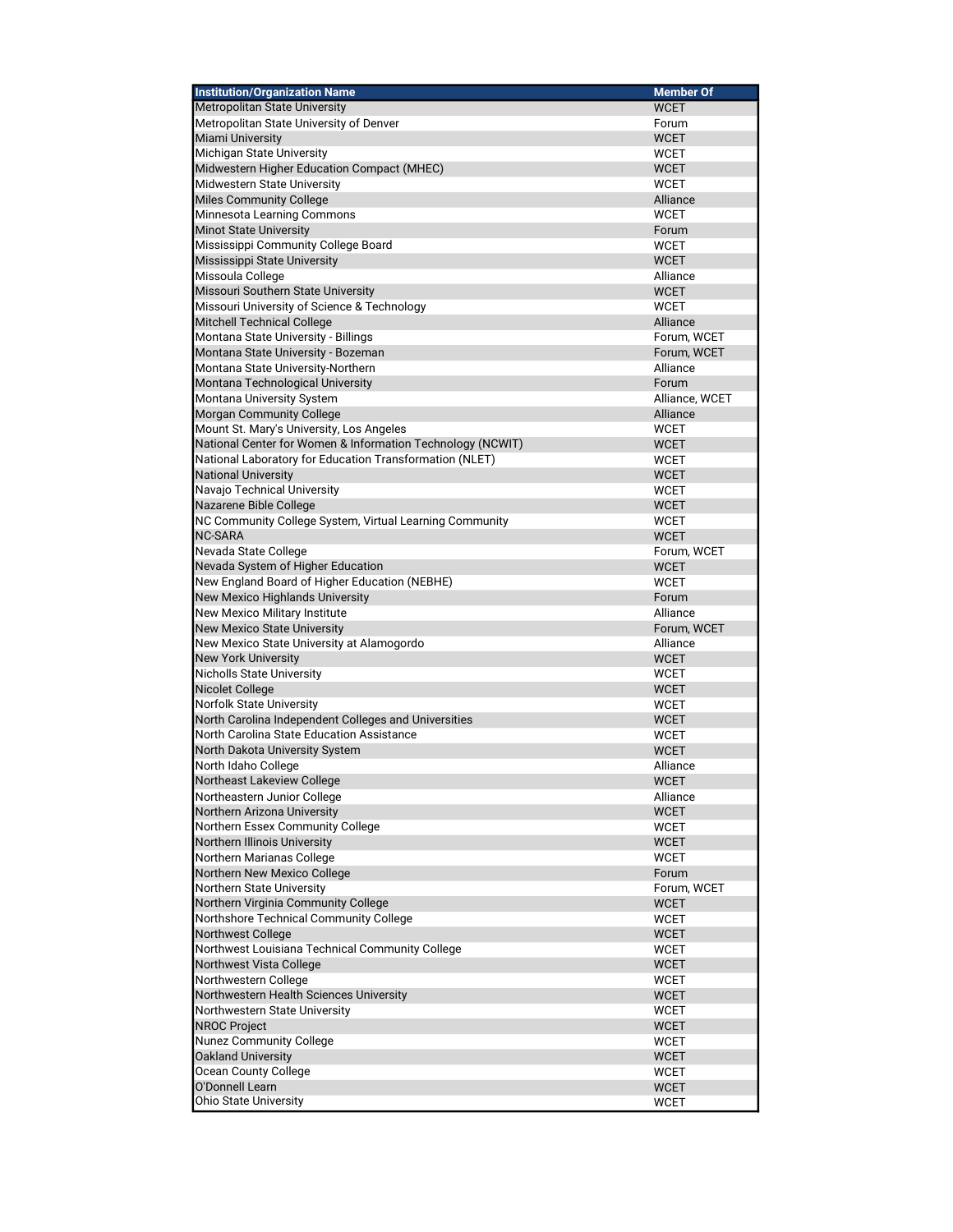| <b>Institution/Organization Name</b>                                                                     | <b>Member Of</b>           |
|----------------------------------------------------------------------------------------------------------|----------------------------|
| <b>Ohio University</b>                                                                                   | <b>WCET</b>                |
| Old Dominion University                                                                                  | <b>WCET</b>                |
|                                                                                                          |                            |
| Online Consortium of Oklahoma (c/o Oklahoma State Regents for Higher Education)                          | <b>WCET</b>                |
| Open Education Consortium                                                                                | <b>WCET</b>                |
| Oregon Higher Education Coordinating Commission                                                          | Alliance                   |
| Oregon Institute of Technology                                                                           | Forum. WCET                |
| Oregon State University                                                                                  | Forum, WCET                |
| Otero Junior College                                                                                     | Alliance                   |
| Palo Alto College                                                                                        | <b>WCET</b>                |
| Paradise Valley Community College                                                                        | Alliance                   |
| Parkland College                                                                                         | <b>WCET</b>                |
| Pearson Learning Solutions                                                                               | <b>WCET</b>                |
| Pennsylvania State University                                                                            | <b>WCET</b>                |
| Pennsylvania's State System of Higher Education                                                          | <b>WCET</b>                |
| Phoenix College                                                                                          | Alliance                   |
| Piedmont Technical College                                                                               | <b>WCET</b>                |
| Pierce College                                                                                           | <b>WCET</b>                |
| Pikes Peak Community College                                                                             | Alliance                   |
| Pistis.lo Inc.                                                                                           | <b>WCET</b>                |
| Point Loma Nazarene University                                                                           | <b>WCET</b>                |
| Portland Community College                                                                               | <b>WCET</b>                |
| Portland State University                                                                                | Forum, WCET                |
| Prescott College                                                                                         | <b>WCET</b>                |
| Pueblo Community College                                                                                 | Alliance                   |
| <b>Purdue University</b>                                                                                 | <b>WCET</b>                |
| Purdue University Global                                                                                 | WCET                       |
| QM Quality Matters, Inc                                                                                  | <b>WCET</b>                |
| Red Rocks Community College                                                                              | Alliance                   |
| <b>Regis University</b>                                                                                  | <b>WCET</b>                |
| Relay Graduate School of Education                                                                       | <b>WCET</b>                |
| Rio Salado College                                                                                       | Alliance, WCET             |
| <b>River Parishes Community College</b>                                                                  | <b>WCET</b>                |
| Rose-Hulman Institute of Technology                                                                      | <b>WCET</b>                |
| Russ Adkins, Inc.                                                                                        | <b>WCET</b>                |
| Rutgers, the State University of New Jersey                                                              | <b>WCET</b>                |
| Saint Mary-of-the-Woods College                                                                          | <b>WCET</b>                |
| Salt Lake Community College                                                                              | Alliance, WCET             |
| San Antonio College                                                                                      | <b>WCET</b>                |
| San Diego Community College District                                                                     | <b>WCET</b>                |
| San Juan College                                                                                         | Alliance                   |
| Scottsdale Community College                                                                             | Alliance                   |
| Seattle Pacific University                                                                               | <b>WCET</b>                |
| Seattle University                                                                                       | <b>WCET</b>                |
| Siena Heights University<br>Sinclair Community College                                                   | WCET                       |
|                                                                                                          | WCET                       |
| Snow College<br>Sophia Learning                                                                          | Alliance                   |
|                                                                                                          | <b>WCET</b>                |
| South Dakota Board of Regents<br>South Dakota Board of Technical Education                               | <b>WCET</b>                |
| South Dakota School of Mines & Technology                                                                | Alliance                   |
|                                                                                                          | <b>WCET</b>                |
| South Dakota State University<br>South Louisiana Community College                                       | Forum, WCET<br><b>WCET</b> |
| South Mountain Community College                                                                         | Alliance                   |
|                                                                                                          | <b>WCET</b>                |
| Southeast Missouri State University<br>Southeast Technical College                                       |                            |
|                                                                                                          | Alliance, WCET             |
| Southeastern Louisiana University<br>Southern Association of Colleges and Schools Commission on Colleges | <b>WCET</b><br><b>WCET</b> |
| Southern Illinois University Edwardsville                                                                | <b>WCET</b>                |
|                                                                                                          |                            |
| Southern New Hampshire University                                                                        | <b>WCET</b>                |
| Southern Oregon University<br>Southern Regional Education Board                                          | Forum, WCET<br><b>WCET</b> |
| Southern University and A&M College                                                                      |                            |
| Southern University at New Orleans                                                                       | WCET                       |
| Southern University at Shreveport                                                                        | <b>WCET</b>                |
| Southwestern Indian Polytechnic Institute                                                                | WCET<br><b>WCET</b>        |
| SOWELA Technical Community College                                                                       |                            |
|                                                                                                          | WCET                       |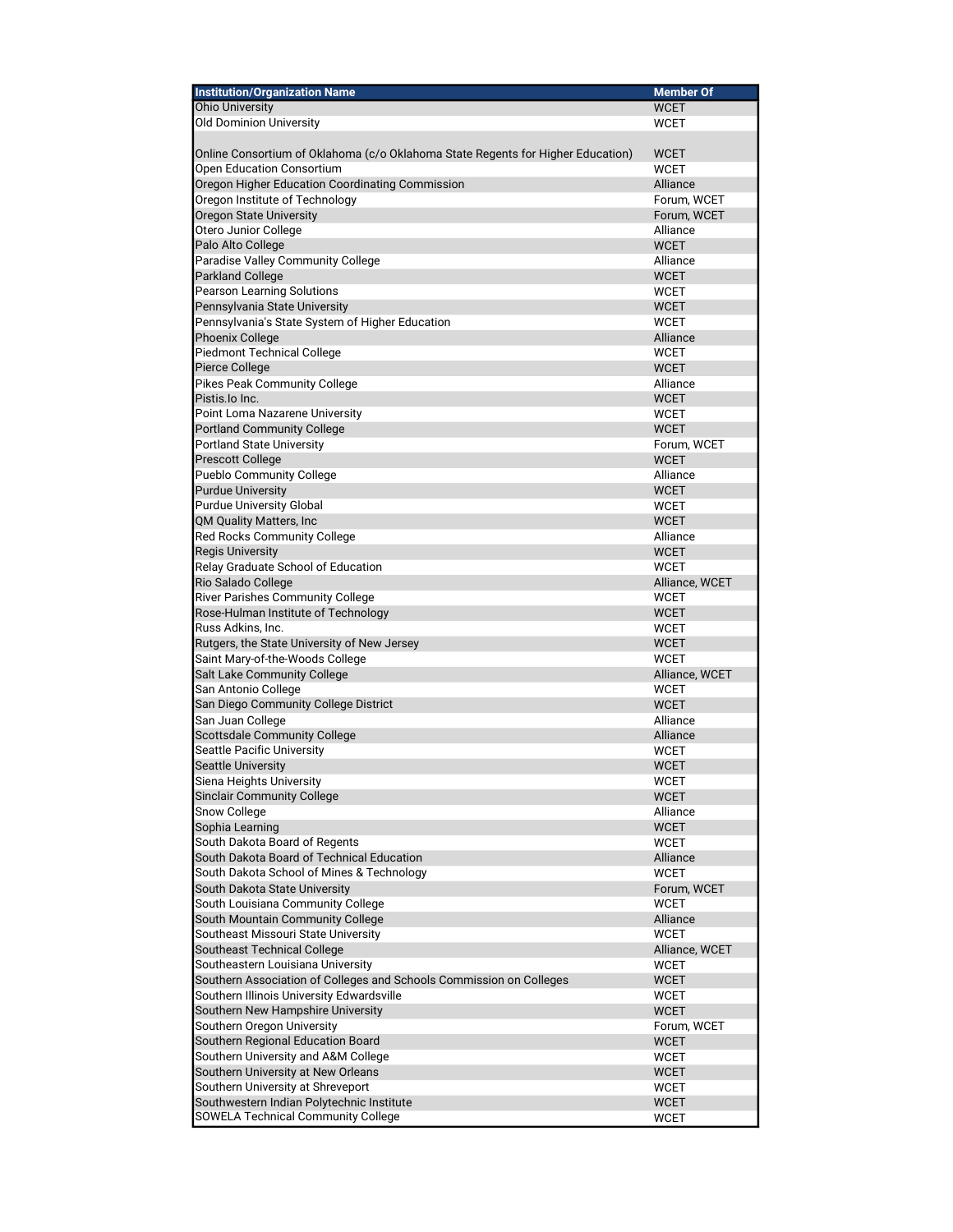| <b>Institution/Organization Name</b>                        | <b>Member Of</b> |
|-------------------------------------------------------------|------------------|
| Spokane Falls Community College                             | Alliance         |
| <b>Spring Arbor University</b>                              | <b>WCET</b>      |
| St. Johns River State College                               | <b>WCET</b>      |
| St. Phillips College                                        | <b>WCET</b>      |
| State Council of Higher Education for Virginia (SCHEV)      | <b>WCET</b>      |
| Stillman College                                            | <b>WCET</b>      |
| StraighterLine, Inc.                                        | <b>WCET</b>      |
| Strategic Education, Inc.                                   | <b>WCET</b>      |
| Suffolk County Community College                            | <b>WCET</b>      |
| SUNY Polytechnic Institute                                  | <b>WCET</b>      |
| SUNY System Administration - Open SUNY                      | <b>WCET</b>      |
| Teachers College, Columbia University                       | <b>WCET</b>      |
| <b>Tennessee State University</b>                           | <b>WCET</b>      |
| <b>Texas A&amp;M University</b>                             | <b>WCET</b>      |
| Texas A&M University - Commerce                             | WCET             |
| Texas A&M University-Central Texas                          | <b>WCET</b>      |
| Texas A&M University-Corpus Christi                         | <b>WCET</b>      |
| <b>Texas Christian University</b>                           | WCET             |
| <b>Texas Higher Education Coordinating Board</b>            | <b>WCET</b>      |
| <b>Texas State University</b>                               | <b>WCET</b>      |
| <b>Texas Tech University</b>                                | <b>WCET</b>      |
| Texas Woman's University                                    | <b>WCET</b>      |
|                                                             |                  |
| The American College of Financial Services                  | <b>WCET</b>      |
| The University of Texas at Tyler                            | <b>WCET</b>      |
| The University of Texas Permian Basin                       | <b>WCET</b>      |
| Thomas Edison State University                              | <b>WCET</b>      |
| <b>Trevecca Nazarene University</b>                         | <b>WCET</b>      |
| <b>Trinidad State Junior College</b>                        | Alliance         |
| <b>Troy University</b>                                      | <b>WCET</b>      |
| Truckee Meadows Community College                           | Alliance, WCET   |
| <b>Truman State University</b>                              | <b>WCET</b>      |
| United Negro College Fund - Institute for Capacity Building | <b>WCET</b>      |
| University of Alabama                                       | <b>WCET</b>      |
| University of Alabama at Birmingham                         | <b>WCET</b>      |
| University of Alabama in Huntsville                         | <b>WCET</b>      |
| University of Alaska Anchorage                              | Forum, WCET      |
| University of Alaska Fairbanks                              | Forum, WCET      |
| University of Alaska Southeast                              | Forum            |
| University of Arizona                                       | Forum            |
| University of Arkansas - Fayetteville Campus                | WCET             |
| University of Arkansas at Little Rock                       | WCET             |
| University of Arkansas at Monticello                        | <b>WCET</b>      |
| University of Arkansas for Medical Sciences                 | WCET             |
| University of Arkansas System                               | <b>WCET</b>      |
| University of California, San Diego                         | Forum            |
| University of Central Florida                               | WCET             |
| University of Central Missouri                              | WCET             |
| University of Central Oklahoma                              | <b>WCET</b>      |
| University of Charleston                                    | <b>WCET</b>      |
| University of Cincinnati                                    | <b>WCET</b>      |
| University of Colorado at Boulder                           | <b>WCET</b>      |
| University of Colorado Denver                               | WCET             |
| University of Colorado System                               | <b>WCET</b>      |
| University of Connecticut                                   | WCET             |
| University of Dallas                                        | <b>WCET</b>      |
| University of Denver                                        | WCET             |
| University of Florida                                       | <b>WCET</b>      |
| University of Georgia                                       | WCET             |
| University of Guam                                          | Forum            |
| University of Hawai'i at Mānoa                              | Forum            |
| University of Hawai'i Hawai'i Community College             | Alliance         |
| University of Hawai'i Honolulu Community College            | Alliance         |
| University of Hawai'i Kapi'olani Community College          | Alliance, WCET   |
| University of Hawai'i Kaua'i Community College              | Alliance         |
| University of Hawai'i Leeward Community College             | Alliance, WCET   |
| University of Hawai'i Maui Community College                | Alliance         |
|                                                             |                  |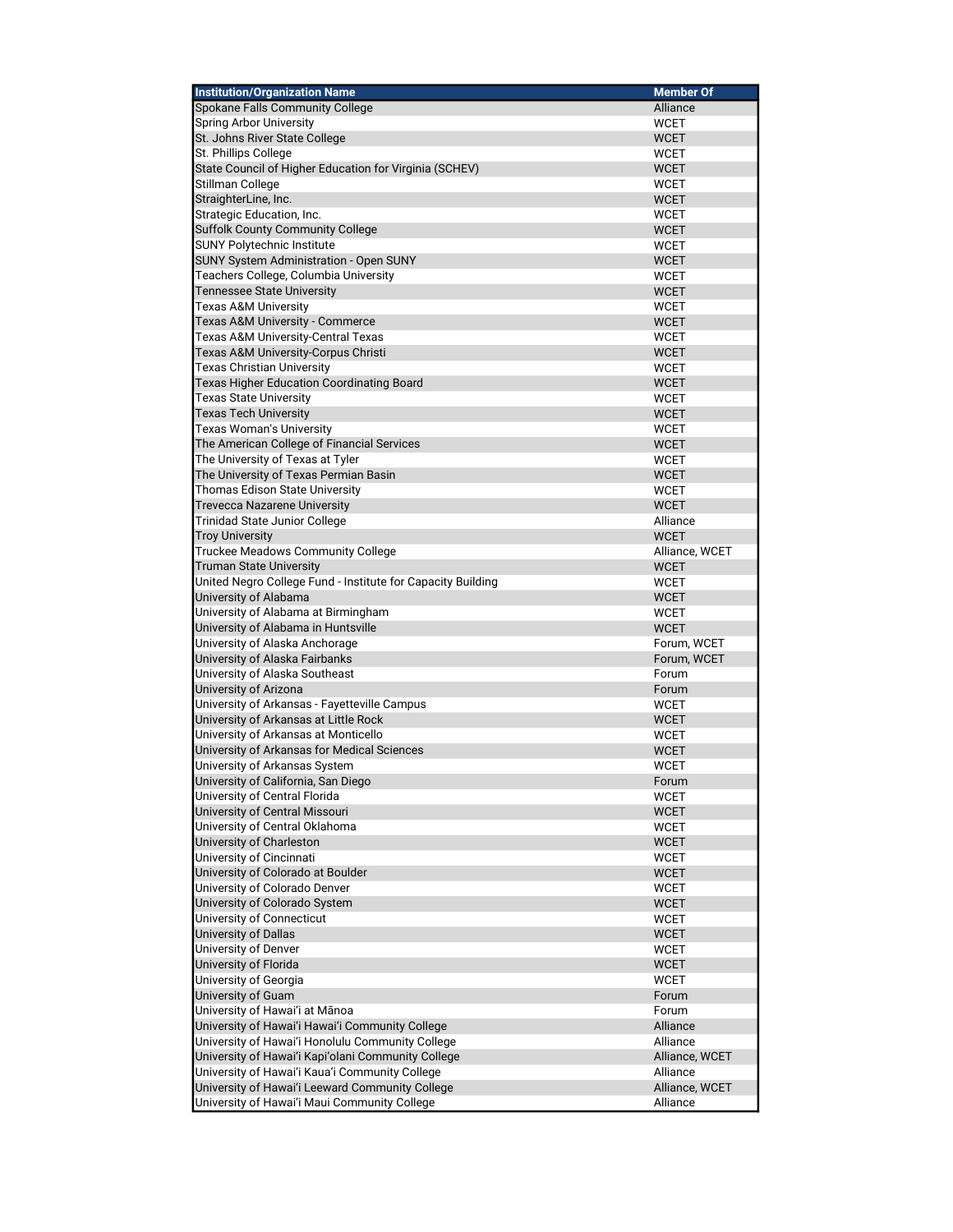| <b>Institution/Organization Name</b>                                         | <b>Member Of</b>           |
|------------------------------------------------------------------------------|----------------------------|
| University of Hawai'i System                                                 | Alliance, WCET             |
| University of Hawai'i Windward Community College                             | Alliance                   |
| University of Hawai'i-West O'ahu                                             | Forum, WCET                |
| University of Idaho                                                          | Forum, WCET                |
| University of Illinois at Springfield                                        | <b>WCET</b>                |
| University of Illinois Online                                                | <b>WCET</b>                |
| University of Iowa                                                           | <b>WCET</b>                |
| University of Kentucky                                                       | <b>WCET</b>                |
| University of Louisiana at Lafayette                                         | <b>WCET</b>                |
| University of Louisiana at Monroe                                            | <b>WCET</b>                |
| University of Louisville                                                     | <b>WCET</b>                |
| University of Maine System, University College                               | <b>WCET</b>                |
| University of Maryland Global Campus                                         | <b>WCET</b>                |
| University of Michigan, Ann Arbor                                            | <b>WCET</b><br><b>WCET</b> |
| University of Mississippi<br>University of Missouri - Columbia/Mizzou Online | <b>WCET</b>                |
| University of Missouri System                                                | <b>WCET</b>                |
| University of Missouri-Kansas City                                           | <b>WCET</b>                |
| University of Missouri-St. Louis                                             | <b>WCET</b>                |
| University of Montana Western                                                | Alliance                   |
| University of Montana, Missoula                                              | Forum, WCET                |
| University of Nebraska at Kearney                                            | <b>WCET</b>                |
| University of Nebraska Central Administration                                | <b>WCET</b>                |
| University of Nevada, Las Vegas                                              | Forum, WCET                |
| University of Nevada, Reno                                                   | Forum, WCET                |
| University of New England                                                    | <b>WCET</b>                |
| University of New Haven                                                      | <b>WCET</b>                |
| University of New Mexico                                                     | Forum, WCET                |
| University of New Orleans                                                    | <b>WCET</b>                |
| University of North Carolina at Chapel Hill                                  | <b>WCET</b>                |
| University of North Carolina at Charlotte                                    | <b>WCET</b>                |
| University of North Carolina Wilmington                                      | <b>WCET</b>                |
| University of North Dakota                                                   | Forum, WCET                |
| University of North Florida                                                  | <b>WCET</b>                |
| University of North Texas                                                    | <b>WCET</b>                |
| University of Oregon                                                         | <b>WCET</b>                |
| University of Phoenix                                                        | <b>WCET</b>                |
| University of Pittsburgh                                                     | <b>WCET</b>                |
| University of Rhode Island                                                   | <b>WCET</b>                |
| University of San Francisco                                                  | <b>WCET</b>                |
| University of South Dakota                                                   | Forum, WCET                |
| University of St. Augustine for Health Sciences                              | <b>WCET</b>                |
| University of St. Francis                                                    | <b>WCET</b>                |
| University of Tennessee Health Science Center                                | <b>WCET</b>                |
| University of Tennessee, Knoxville                                           | <b>WCET</b>                |
| University of Texas at Arlington<br>University of Texas at San Antonio       | WCET                       |
| University of Utah                                                           | <b>WCET</b>                |
| University of Virginia                                                       | Forum, WCET                |
| University of West Georgia                                                   | <b>WCET</b><br><b>WCET</b> |
| University of Wisconsin - Green Bay                                          | <b>WCET</b>                |
| University of Wisconsin MBA Consortium                                       | <b>WCET</b>                |
| University of Wisconsin-Milwaukee                                            | <b>WCET</b>                |
| University of Wyoming                                                        | Forum, WCET                |
| University System of Georgia                                                 | <b>WCET</b>                |
| <b>Utah Education Network</b>                                                | <b>WCET</b>                |
| <b>Utah State University</b>                                                 | <b>WCET</b>                |
| Utah System of Higher Education                                              | <b>WCET</b>                |
| <b>Utah Valley University</b>                                                | Forum                      |
| <b>Valley City State University</b>                                          | Forum, WCET                |
| Virginia Commonwealth University                                             | <b>WCET</b>                |
| Virginia Community College System                                            | <b>WCET</b>                |
| Virginia Tech                                                                | <b>WCET</b>                |
| Volunteer State Community College                                            | <b>WCET</b>                |
| Washington State Board for Community & Technical Colleges                    | Alliance, WCET             |
| <b>Washington State University</b>                                           | <b>WCET</b>                |